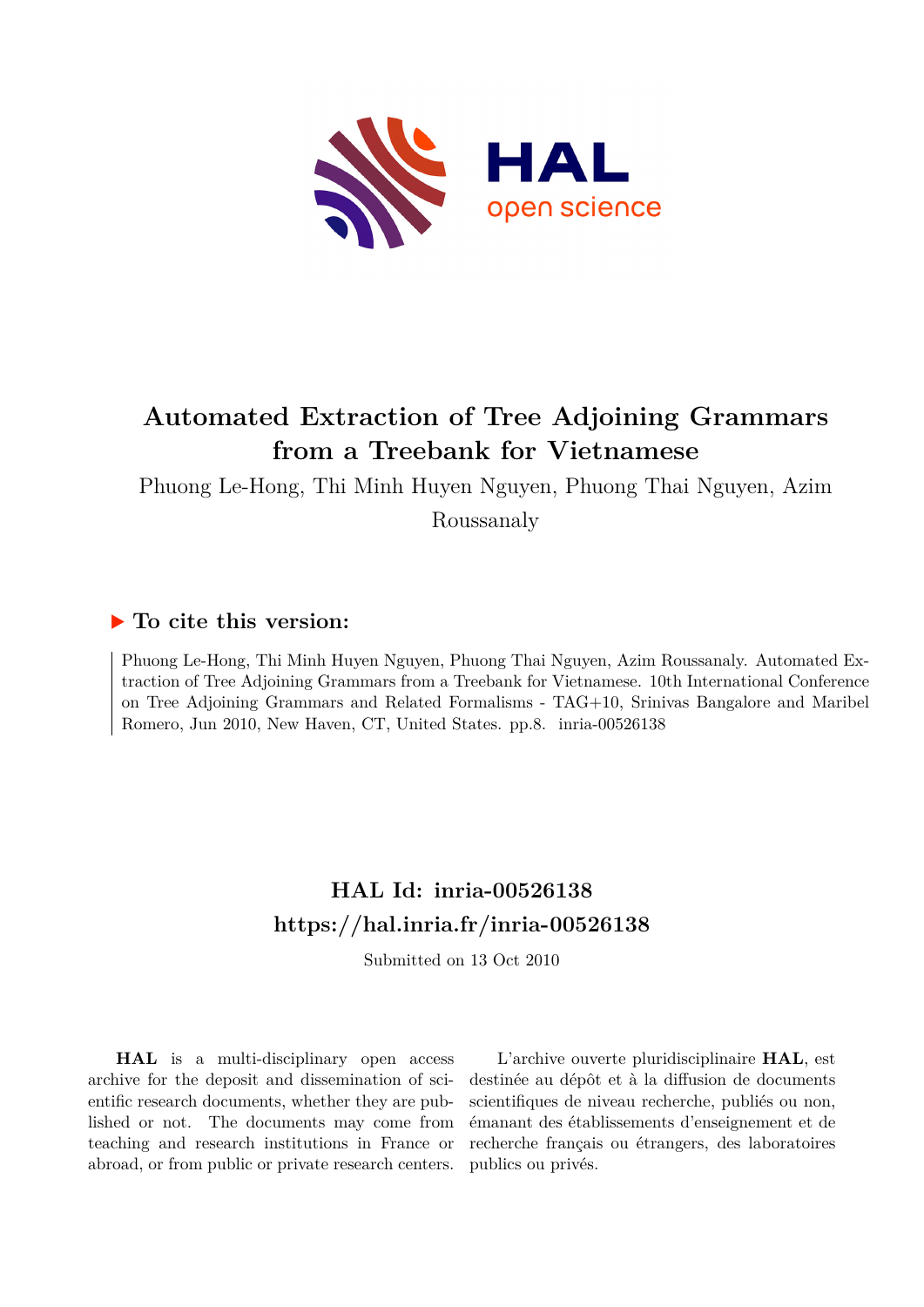## **Automated Extraction of Tree Adjoining Grammars from a Treebank for Vietnamese**

**Phuong Le-Hong**<sup>1</sup>,<sup>2</sup> **, Thi Minh Huyen Nguyen**<sup>2</sup> **, Phuong Thai Nguyen**<sup>2</sup> **, Azim Roussanaly**<sup>1</sup>

<sup>1</sup> LORIA, Nancy, France, <sup>2</sup> Vietnam National University, Hanoi, Vietnam

{lehong,azim}@loria.fr, huyenntm@hus.edu.vn, thainp@vnu.edu.vn

#### **Abstract**

In this paper, we present a system that automatically extracts lexicalized tree adjoining grammars (LTAG) from treebanks. We first discuss in detail extraction algorithms and compare them to previous works. We then report the first LTAG extraction result for Vietnamese, using a recently released Vietnamese treebank. The implementation of an open source and language independent system for automatic extraction of LTAG grammars is also discussed.

## **1 Introduction**

Grammars in general and lexicalized tree adjoining grammars in particular are one of the most important elements in the natural language processing (NLP). Since the development of hand-crafted grammars is a time consuming and labor intensive task, many studies on automatic and semiautomatic grammar development have been carried out during last decades.

After decades of research in NLP mostly concentrated on English and other well-studied languages, recent years have seen an increased interest in less common languages, notably because of their growing presence on the Internet. Vietnamese, which belongs to the top 20 most spoken languages, is one of those new focuses of interest. Obstacles remain, however, for NLP research in general and grammar development in particular: Vietnamese does not yet have vast and readily available constructed linguistic resources upon which to build effective statistical models, nor reference works against which new ideas may be experimented.

Moreover, most existing research so far has been focused on testing the applicability of existing methods and tools developed for English or other Western languages, under the assumption that their logical or statistical well-foundedness guarantees cross-language validity, while in fact assumptions about the structure of a language are always made in such tools, and must be amended to adapt them to different linguistic phenomena. For an isolating language such as Vietnamese, techniques developed for flexional languages cannot be applied "as is".

The primary motivation to develop a system that can automatically extract an LTAG grammar for the Vietnamese language is the need of a rich statistical information and wide-coverage grammar which may contribute more effectively in the development of basic linguistic resources and tools for automatic processing of Vietnamese text.

We present in this article a system that automatically extracts lexicalized tree adjoining grammars from treebanks. We first discuss in detail the extraction algorithms and compare them to previous works. We then report the first LTAG extraction result for Vietnamese, using the recently released Vietnamese treebank. The implementation of an open source and language independent system for automatic extraction of LTAG grammars from treebanks is also discussed.

## **2 Previous works on extracting grammars from treebanks**

There has been much work done on extracting treebank grammars in general and LTAG grammars in particular from annotated corpora, all of these works are for common languages. Xia developed the uniform method of grammar extraction for English, Chinese and Korean (Xia et al., 2000; Xia, 2001). Chiang developed a system for extracting an LTAG grammar from English Penn Treebank and used it for statistical parsing with LTAG (Chiang, 2000). Chen extracted TAGs from English Penn Treebank (Chen and Vijay-Shanker, 2000; Chen et al., 2006) and there are other works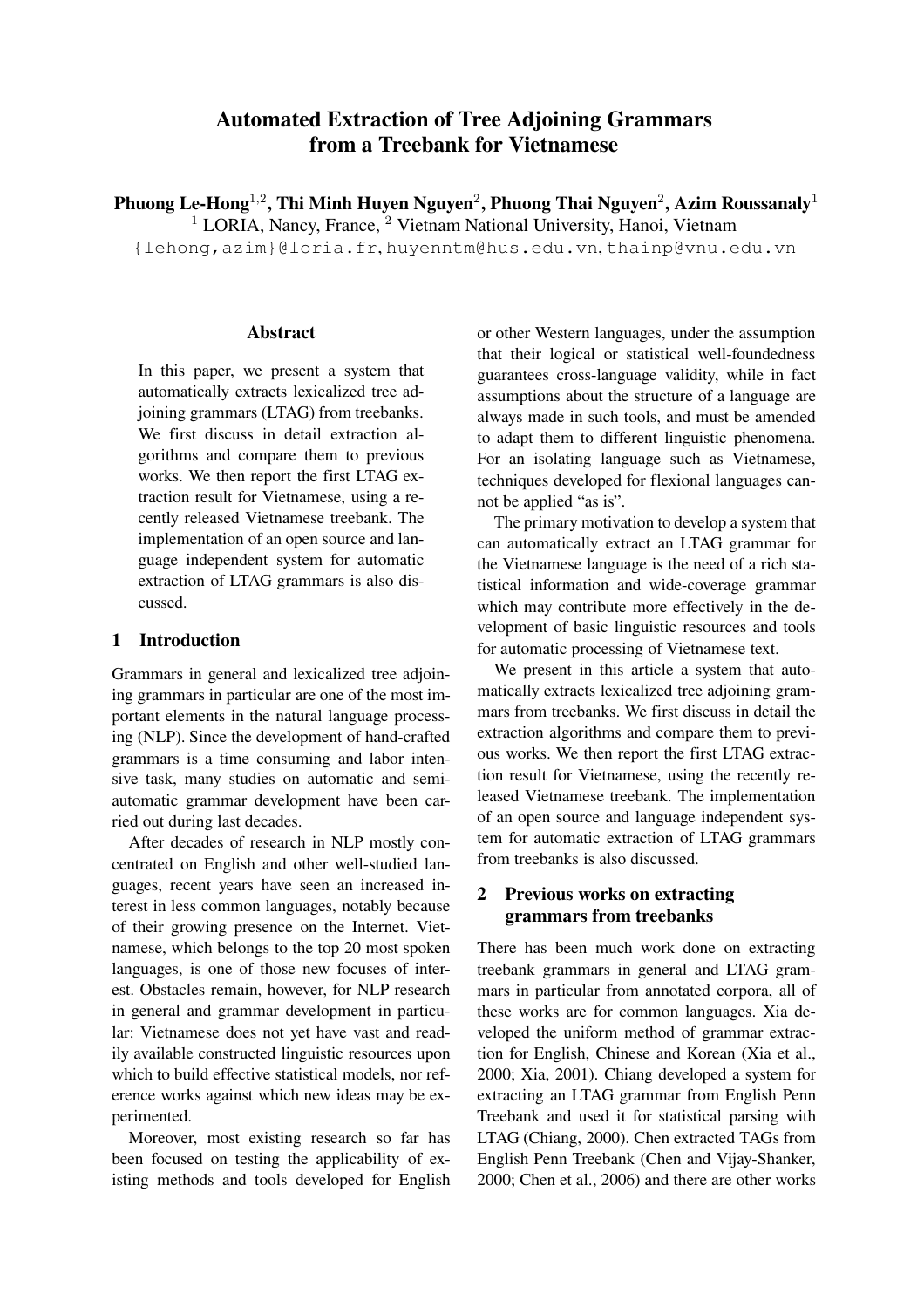based on Chen's approach such as Johansen (Johansen, 2004) and Nasr (Nasr, 2004) for French, and Habash for Arabic (Habash and Rambow, 2004). Neumann extracted lexicalized tree grammars for English from English Penn Treebank and for German from NEGRA treebank (Neumann, 2003). Bäcker extracted an LTAG gramar for German, also from the NEGRA corpus and used it for supertagging (Bäcker and Harbusch, 2002). Park extracted LTAG grammars for Korean from Korean Sejong Treebank (Park, 2006).

## **3 Vietnamese treebank**

Recently, a group of Vietnamese computational linguists has been involved in developing a treebank for Vietnamese (Nguyen et al., 2009), and it is also the first treebank on which our extraction system was used.

The construction of a Vietnamese treebank is a branch project of a national project which aims to develop basic resources and tools for Vietnamese language and speech processing<sup>1</sup>. The raw texts of the treebank are collected from the social and political sections of the Youth online daily newspaper. The corpus is divided into three sets corresponding to three annotation levels: wordsegmented, POS-tagged and syntax-annotated set. The syntax-annotated corpus, a subset of the POStagged one, is currently composed of 10, 471 sentences (225, 085 tokens). Sentences range from 2 to 105 words, with an average length of 21.75 words. There are 9, 314 sentences of length 40 words or less. The tagset of the treebank has 38 syntactic labels (18 part-of-speech tags, 17 syntactic category tags, 3 empty categories) and 17 function tags. For details, please refer to (Nguyen et al., 2009).

The meanings of the tags that appear in this paper are listed in Table 1.

## **4 Extraction algorithms**

In general, our work on extracting an LTAG grammar for Vietnamese follows closely the method of grammar extraction originally proposed by Xia (Xia, 2001). The extraction process has three steps: first, phrase-structure trees are converted into LTAG derived trees; second, the derived trees are decomposed into a set of elementary trees conforming to their three predefined prototypes; and

| No. | Category  | <b>Description</b>        |
|-----|-----------|---------------------------|
| 1.  | S         | simple declarative clause |
| 2.  | <b>VP</b> | verb phrase               |
| 3.  | <b>NP</b> | noun phrase               |
| 4.  | PP        | preposition phrase        |
| 5.  | N         | common noun               |
| 6.  | V         | verb                      |
| 7.  | P         | pronoun                   |
| 8.  | R         | adverb                    |
| 9.  | E         | preposition               |
| 10. | CC        | coordinating conjunction  |

Table 1: Treebank tags in examples.

third, invalid extracted elementary trees are filtered out using linguistic knowledge.

#### **4.1 Building LTAG derived trees**

The phrase structures in the Vietnamese treebank follow the English Penn Treebank bracketed style format which are not based on the LTAG formalism. They may have different formats from the LTAG derived trees which distinguish heads, arguments and adjuncts. Therefore, we first have to convert the phrase structures of the treebank into derived trees.

In this step, we first classify each node in a phrase-structure tree into three types, head, argument or modifier, and then build a derived tree by adding intermediate nodes so that at each level of the tree, the nodes satisfy exactly one of the following relations (Xia, 2001):

- *predicate-argument relation*: there are one or more nodes, one is the head, the rest are its arguments;
- *modification relation*: there are exactly two nodes, one node is modified by the other;
- *coordination relation*: there are exactly three nodes, in which two nodes are coordinated by a conjunction.

In order to find heads of phrases, we have constructed *a head percolation table* (Magerman, 1995; Collins, 1997) for the Vietnamese treebank. This table is used to select the head child of a node. In addition, we have also constructed *an argument table* to determine the types of arguments that a head child can take. The argument table helps explicitly mark each sibling of a head child as either an argument or an adjunct according to the tag of the sibling, the tag of the head child, and

<sup>&</sup>lt;sup>1</sup> Project "Vietnamese Language and Speech Processing"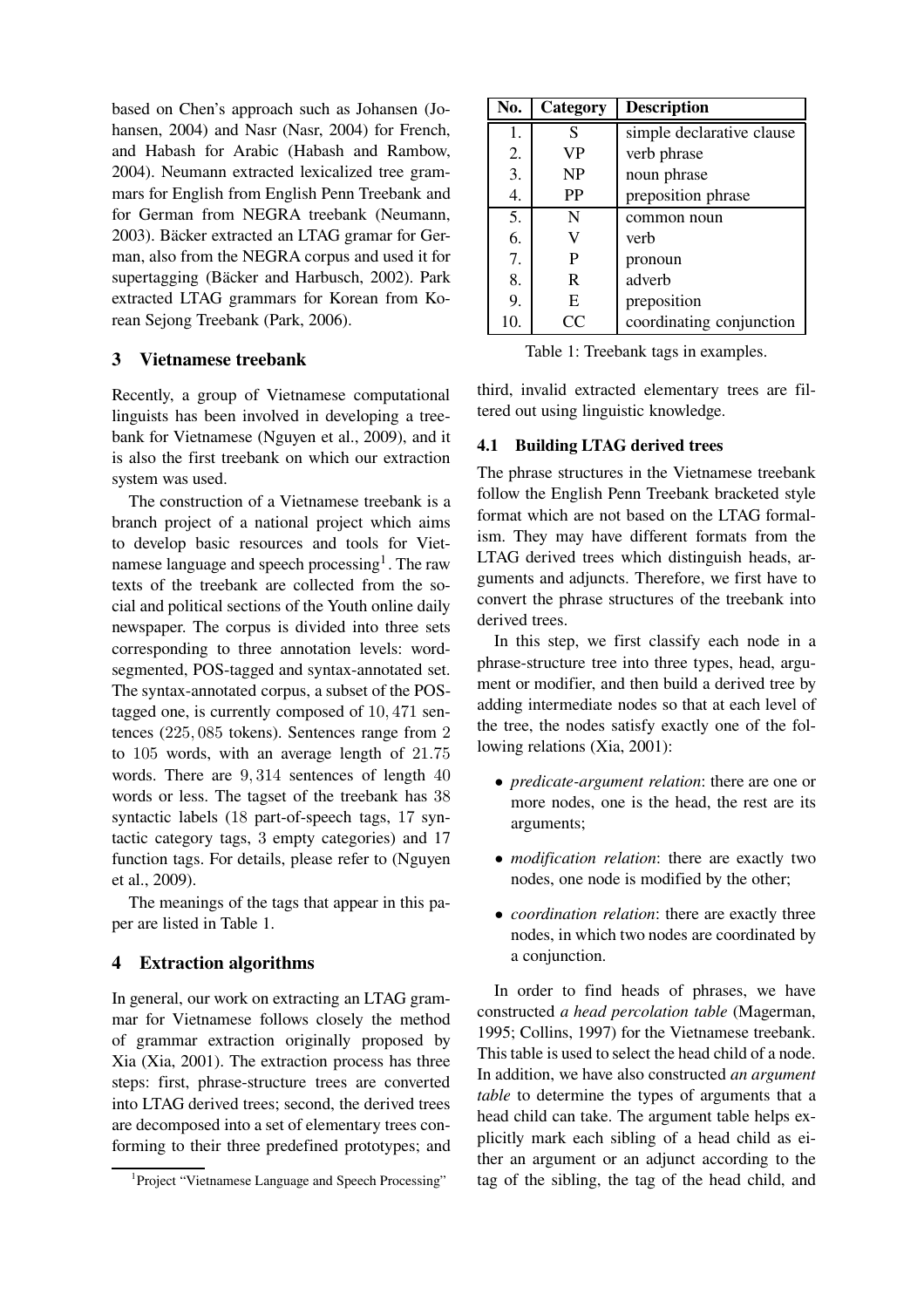#### **Algorithm 1** PROCESS-CONJ(T)

**Require:** A tree T **Ensure:** T with conjunctions processed 1: **for**  $K \in T$ .kids **do** 2: **if** IS-PHRASAL $(K)$  then 3:  $K \leftarrow$  PROCESS-CONJ(K); 4: **end if** 5: **end for** 6:  $(\mathcal{C}_1, \ldots, \mathcal{C}_k) \leftarrow \text{CONJ-GROUPS}(T.\text{kids});$ 7: **for**  $i = 1$  to  $k$  **do** 8: **if**  $||C_i|| > 1$  **then** 9: INSERT-NODE $(T, C_i)$ ; 10: **end if** 11: **end for** 12: **if**  $k > 2$  **then** 13: **for**  $i = k$  **downto** 3 **do** 14:  $\mathcal{L} \leftarrow \mathcal{C}_{i-1} \cup c_{i-1} \cup \mathcal{C}_i;$  $15:$  $T^* \leftarrow \text{INSERT-Node}(T, \mathcal{L});$ 16:  $\mathcal{C}_{i-1} \leftarrow T^*;$ 17: **end for** 18: **end if** 19: **return** T;



Figure 1: Conjunction groups transformation by Algorithm 1.

the position of the sibling with respect to the head child. Together with *the tagset table*, these three tables constitute the Vietnamese treebank-specific information that is required for the extraction algorithms<sup>2</sup>.

Since the conjunction structures are different from the argument and modifier structures, we first recursively bracket all conjunction groups of a treebank tree by Algorithm 1 and then build the full derived tree for the resulting tree by Algorithm 2.

Figure 1 shows a tree with conjunction groups before and after being processed by Algorithm 1 where  $c_i$  are coordinating conjunctions and  $X_i$  are conjunction groups. Figure 2 shows a realisation of Algorithm 2 where  $A_i$  are arguments of the head child H of T and  $M_i$  are modifiers of H.

**Algorithm 2** BUILD-DERIVED-TREE(T) **Require:** A tree T whose conjunctions have been processed **Ensure:** A derived tree whose root is T 1: **if** (not IS-PHRASAL $(T)$ ) **then** 2: **return** T; 3: **end if** 4:  $H \leftarrow \text{HEAD-CHILD}(T);$ 5: **if** not IS-LEAF $(H)$  **then** 6: **for**  $K \in T$ .kids **do** 7:  $K \leftarrow \text{BULD-DERIVED-TREE}(K);$ 8: **end for** 9:  $A \leftarrow ARG-NODES(H, \mathcal{L});$ 10:  $\mathcal{M} \leftarrow \text{MOD-NODES}(H, \mathcal{L});$ 11:  $m \leftarrow ||\mathcal{M}||;$ 12: **if**  $m > 0$  **then** 13:  $\mathcal{L} \leftarrow \{H\} \cup \mathcal{A};$  $14:$  $T^* \leftarrow \text{INSERT-Node}(T, \mathcal{L});$ 15: **end if** 16:  $(M_1, M_2, \ldots, M_m) \leftarrow \mathcal{M};$ 17: **for**  $i = 1$  **to**  $m - 1$  **do** 18:  $\mathcal{L} \leftarrow \{M_i, T^*\};$ 19:  $T' \leftarrow \text{INSERT-Node}(T, \mathcal{L});$  $20:$  $^* \leftarrow T';$ 21: **end for** 22: **end if** 23: **return** T;

These two algorithms use the function INSERT- $NODE(T, \mathcal{L})$  shown in Algorithm 3 to insert an intermediate node between a node  $T$  and a list of its child nodes  $\mathcal L$ . This new node is a child of  $T$ , has the same label as T and has  $\mathcal L$  as the list of its kids. The function CONJ-GROUPS $(\mathcal{L})$  returns k groups of components  $C_i$  of  $\mathcal L$  which are separated by  $k - 1$  conjunctions  $c_1, \ldots, c_{k-1}$ . The function NEW-NODE $(l)$  returns a new node with label l.

The Algorithm 2 uses several functions that are relatively self-explained. The function HEAD-CHILD $(X)$  selects the head child of a node X according to a head percolation table. The head percolation table for the Vietnamese treebank is shown in the Table 4. The function Is-LEAF(X) checks whether a node  $X$  is a leaf node or not. The function IS-PHRASAL $(X)$  checks whether X is a phrasal node or not.<sup>3</sup> The function ARG-NODES(H,  $\mathcal{L}$ ) (respectively, MOD-NODES(H,  $\mathcal{L}$ )) returns a list of nodes which are arguments (re-

 $2^2$ To our best knowledge, this is the first time such tables are published for the Vietnamese treebank.

 $3A$  phrasal node is defined to be a node which is not a leaf or a preterminal. This means that it must have two or more children, or one child that is not a leaf.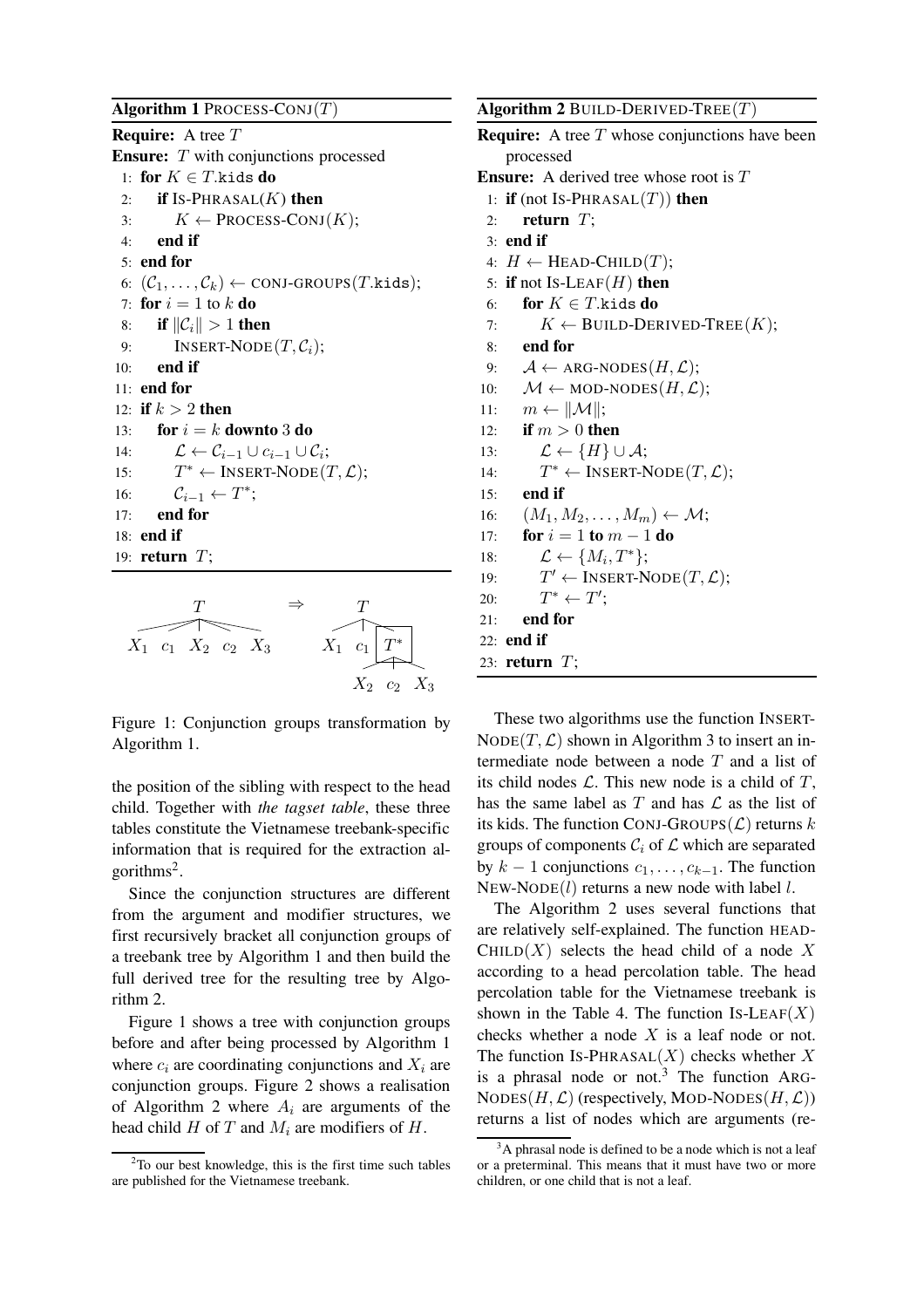## **Algorithm 3** INSERT-NODE $(T, \mathcal{L})$

**Require:** A tree  $T$  and its children list  $\mathcal{L}$ **Ensure:** A new child node  $T^*$  of  $T$  whose kids are L 1:  $T^*$  ← NEW-NODE(T.1abe1); 2:  $T^*$ .kids  $\leftarrow \mathcal{L}$ ; 3: T.kids  $\leftarrow$  T.kids  $\setminus \mathcal{L}$ ; 4:  $T.\mathtt{kids} \leftarrow T.\mathtt{kids} \cup \{T^\ast\};$ 5: **return**  $T^*$ ;

spectively modifiers) of a node  $H$ . The list  $\mathcal L$  contains all sisters of H.



Figure 2: An example of derived tree realisation





For example, Figure 3 shows the phrase structure of a sentence extracted from the Vietnamese treebank "*Họ sẽ không chuyển hàng xuống thuyền vào ngày mai.*" <sup>4</sup> The head children of phrases are circled.

The derived tree of the sentence given by Algorithm 2 is shown in Figure 4, the inserted nodes are squared.

#### **4.2 Building elementary trees**

At this step, each derived tree is decomposed into a set of elementary trees. The recursive structures of the derived tree are factored out and will become auxiliary trees, the remaining non-recursive structures will be extracted as initial trees.



Figure 4: The derived tree of the treebank tree in Figure 3.

Extracted elementary trees fall into one of three prototypes according to the relation between the anchor and other nodes, as shown in Figure 5.





The extraction process involves copying nodes from the derived tree for building elementary trees. The result of extraction process is three sets of elementary trees:  $S$  contains spine trees,  $M$ contains modifier trees and  $\mathcal C$  contains conjunction trees.

To build elementary trees from a derived tree  $T$ , we first find the head path<sup>5</sup>  $\{H_0, H_1, \ldots, H_n\}$  of T. For each parent  $P$  and its head child  $H$ , we get the list  $\mathcal L$  of sisters of H and determine the relation between  $H$  and  $\mathcal{L}$ . If the relation is coordination,

<sup>&</sup>lt;sup>4</sup>They will not deliver the goods to the boat tomorrow.

 $5A$  *head path* starting from a node  $T$  in a derived tree is the unique path from  $T$  to a leaf node where each node except T is the head child of its parents. Here  $H_0 \equiv T$  and  $H_i$  is the parent of its head child  $H_{j+1}$ . A node on the head path is called a *link node* if its label is the same as that of its parent.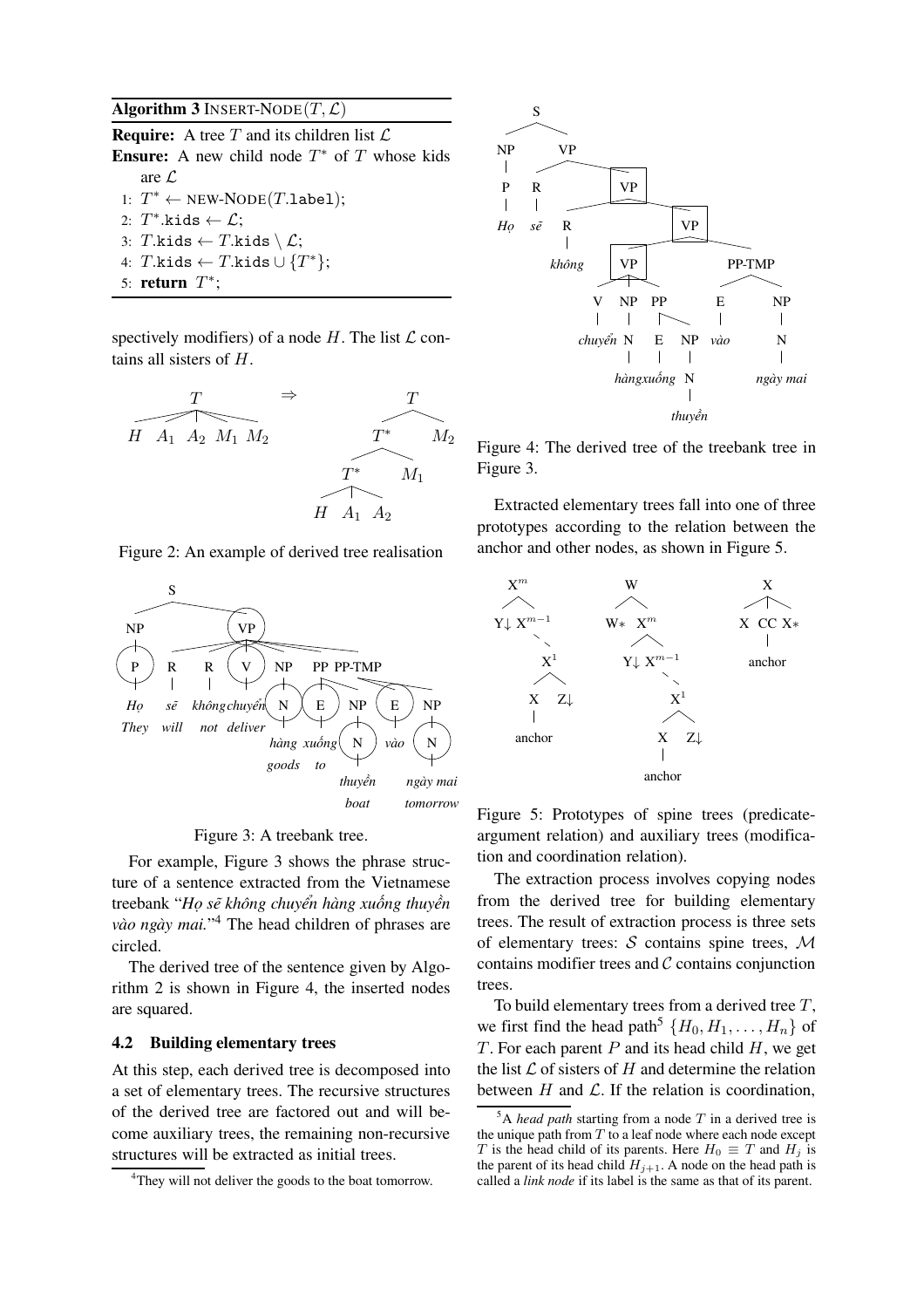**Algorithm 4** BUILD-ELEMENTARY-TREES(T) **Require:** T is a derived tree **Ensure:** Sets  $S, M, C$  of elementary trees. 1: **if** (not IS-PHRASAL $(T)$ ) **then** 2: **return** ; 3: **end if** 4:  ${H_0, H_1, \ldots, H_n} \leftarrow \text{HEAD-PATH}(T);$ 5:  $ok \leftarrow false;$ 6:  $P \leftarrow H_0$ ; 7: **for**  $j \leftarrow 1$  **to** n **do** 8:  $\mathcal{L} \leftarrow$  SISTERS $(H_i)$ ; 9: **if**  $|\mathcal{L}| > 0$  **then** 10: Rel ← GET-RELATION( $H_i, \mathcal{L}$ ); 11: **if** Rel = Coordination **then** 12:  $C \leftarrow C \cup \text{BUID-CONJ-Tree}(P);$ 13: **end if** 14: **if** Rel = Modification **then** 15:  $M \leftarrow M \cup B$ UILD-MOD-TREE $(P)$ ; 16: **if**  $j = 1$  **then** 17:  $S \leftarrow S \cup \text{BULL-SPINE-Tree}(P);$ 18:  $ok \leftarrow true;$ 19: **end if** 20: **end if** 21: **if**  $\text{Rel} = \text{Argument}$  **then** 22: **if** not *ok* and not IS-LINK-NODE $(P)$ **then** 23:  $S \leftarrow S \cup \text{BULL-SPINE-TREE}(P);$ 24:  $ok \leftarrow \text{true}$ ; 25: **end if** 26: **end if** 27: **else** 28: **if** not IS-LINK-NODE $(P)$  and IS-PHRASAL(P) **then** 29:  $S \leftarrow S \cup \text{BULL-SPINE-Tree}(P);$ 30: **end if** 31: **end if** 32:  $P \leftarrow H_i$ ; 33: **end for**

a conjunction tree will be extracted; if the relation is modification, a modifier tree will be extracted; otherwise, the relation is predicate-argument and a spine tree will be extracted. Algorithm 4 shows the extraction algorithm.

Algorithm 5 shows the function for building a spine tree. The function MERGE-LINK-NODES $(T)$ merges all link nodes of a spine tree into one node (see Figure 7). Algorithms 6 and 7 are functions which respectively build modifier and conjunction trees.

For example, from the derived tree shown in

**Algorithm 5** BUILD-SPINE-TREE(T) **Require:** T is a derived tree **Ensure:** a spine tree 1:  $T_c \leftarrow \text{COPY}(T);$ 2:  $P \leftarrow T_c$ ; 3:  $H \leftarrow \text{NULL}$ ; 4: **repeat** 5:  $H \leftarrow \text{HEAD-CHILD}(P);$ 6:  $\mathcal{L} \leftarrow$  SISTERS $(H)$ ; 7: **if**  $|\mathcal{L}| > 0$  **then** 8: Rel  $\leftarrow$  GET-RELATION( $H, \mathcal{L}$ ); 9: **if**  $\text{Rel} = \text{Argument}$  then 10: **for**  $A \in \mathcal{L}$  **do** 11: BUILD-ELEMENTARY-TREES $(A)$ ; 12:  $A.kids \leftarrow \emptyset;$ 13:  $A.\texttt{type} \leftarrow \texttt{Substitution};$ 14: **end for** 15: **else** 16: **for**  $A \in \mathcal{L}$  **do** 17:  $P_k$ ids  $\leftarrow$   $P_k$ ids  $\setminus$   $A$ ; 18: **end for** 19: **end if** 20: **end if** 21:  $P \leftarrow H$ ; 22: **until**  $(H = NULL)$ 23: **return** MERGE-LINK-NODES $(T_c)$ ;

Figure 4, 9 trees are extracted by algorithms as shown in Figure 6 and Figure 7.



Figure 6: Extracted elementary trees.

#### **4.3 Filtering out invalid trees**

Annotation errors are inevitable for any treebank. The errors in parse trees will result in wrong elementary trees. An elementary tree is called invalid if it does not satisfy some linguistic requirement. We have construct some linguistic rules for filtering out invalid elementary trees. For example in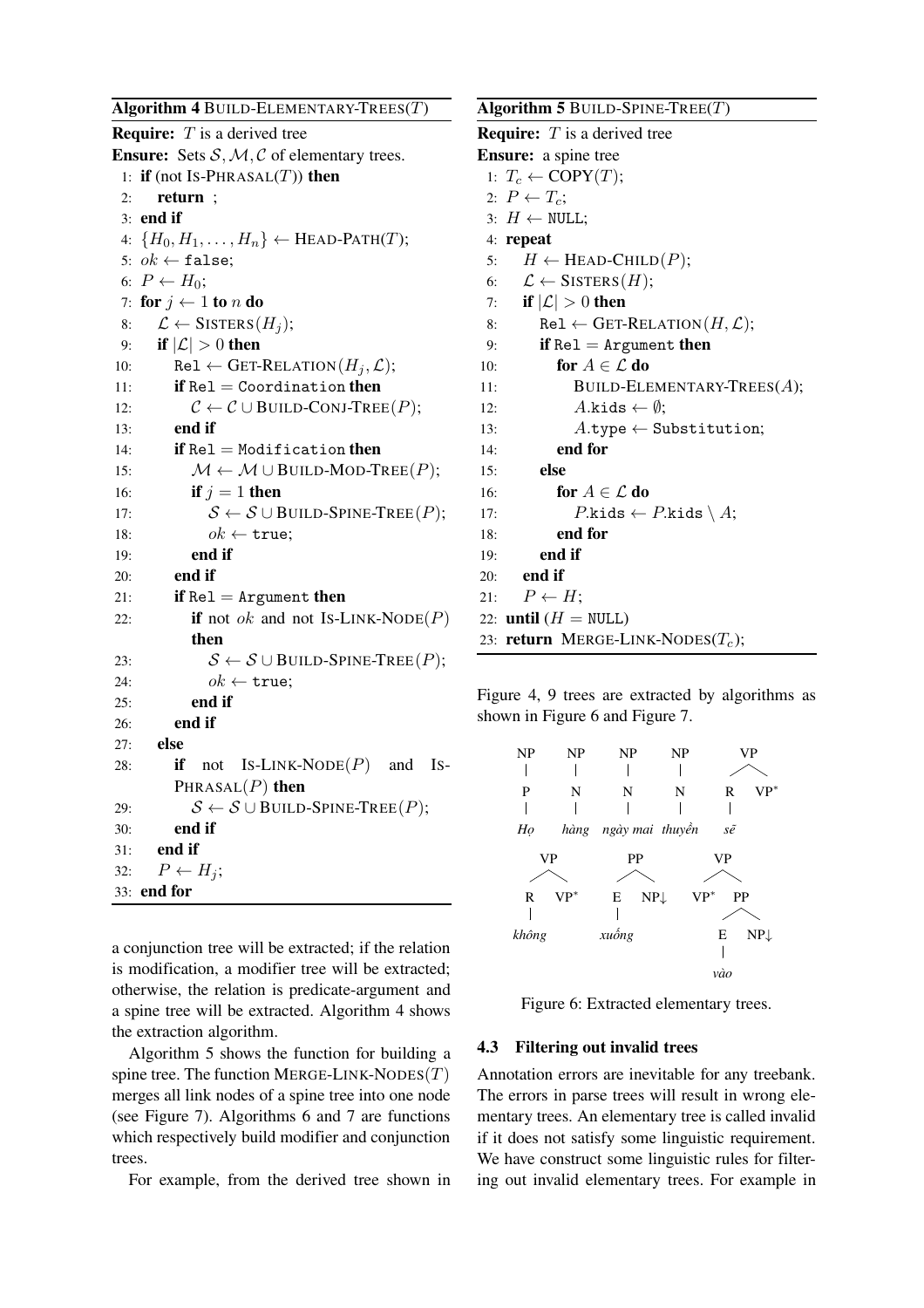

Figure 7: Merge link nodes to get a spine tree. The head path of the tree is marked by double lines.

## **Algorithm 6** BUILD-MOD-TREE(T) **Require:** T is a derived tree **Ensure:** a modifier tree 1:  $T_c \leftarrow \text{COPY}(T);$ 2:  $H \leftarrow$  HEAD-CHILD $(T_c)$ ; 3:  $H$ .kids  $\leftarrow \emptyset$ ; 4:  $H.\texttt{type} \leftarrow \texttt{foot};$ 5:  $M \leftarrow \text{MODIFIER}(H);$ 6:  $T' \leftarrow$  BUILD-SPINE-TREE $(M)$ ; 7: **if**  $|M$ .kids  $| > 1$  **then** 8: BUILD-ELEMENTARY-TREES $(M)$ ; 9: **end if** 10:  $M \leftarrow T'$ ; 11: **return**  $T_c$ ;

Vietnamese, an adjective (or an adjectival phrase) can be an argument of a noun (or a noun phrase), however, they must be always on the right of the noun. Thus if there is an adjective on the left of a noun of an extracted spine tree, the tree is invalid and it must be filtered out.

#### **4.4 Comparison with previous work**

As mentioned above, our approach for LTAG extraction follows the uniform method of grammar extraction proposed by Xia (Xia, 2001). Nevertheless, there are some differences between our design and implementation of extraction algorithms and that of Xia.

First, in the building derived tree step, we first recursively bracket all conjunction groups of the tree before fully bracketing the arguments and modifiers of the resulting tree. We think that this approach is easier to understand and implement since conjunction structures are different from argument and modifier structures. Second, in the el-

| Algorithm $7$ BUILD-CONJ-TREE(T)                       |  |  |  |  |
|--------------------------------------------------------|--|--|--|--|
| <b>Require:</b> $T$ is a derived tree                  |  |  |  |  |
| <b>Ensure:</b> a conjunction tree                      |  |  |  |  |
| 1: $T_c \leftarrow \text{COPY}(T);$                    |  |  |  |  |
| 2: $H \leftarrow$ HEAD-CHILD( $T_c$ );                 |  |  |  |  |
| 3: BUILD-ELEMENTARY-TREES( $H$ );                      |  |  |  |  |
| 4: $K \leftarrow \text{COORDINATOR}(H);$               |  |  |  |  |
| 5: BUILD-ELEMENTARY-TREES $(K);$                       |  |  |  |  |
| 6: H.kids $\leftarrow \emptyset$ ;                     |  |  |  |  |
| 7: $H.\texttt{type} \leftarrow \texttt{foot};$         |  |  |  |  |
| 8: $K$ kids $\leftarrow \emptyset$ ;                   |  |  |  |  |
| 9: $K.\texttt{type} \leftarrow \texttt{Substitution};$ |  |  |  |  |
| 10: return $T_c$ ;                                     |  |  |  |  |
|                                                        |  |  |  |  |

ementary tree decomposition step, we do not split each node in the derived tree into the top and bottom parts as it was done in the approach of Xia. In our implementation, the nodes are directly copied to build extracted trees. Third, the tree extraction process is broken into functions, each function builds a type of elementary trees and they can be called mutually by each other to repeat the extraction process for the subtrees whose roots are not yet visited. In spite of using recursive functions, our extraction algorithms are carefully designed so that there is no redundant or repeating function calls: each node is assured to be visited one time. The "divide and conquer" approach in algorithm design has been shown to be efficient and easy to optimise.

## **5 Experiments**

We ran extraction algorithms on the Vietnamese treebank and extracted two treebank grammars. The first one,  $G_1$ , uses the original tagset of the treebank. The second one,  $G_2$ , uses a reduced tagset, where some tags in the treebank are merged into a single tag, as shown in Table 2. The grammar  $G_2$  is smaller than  $G_1$  and it is presumable that the sparse data problem is less severe when  $G_2$  is used. Furthermore, it was shown that the size of the extracted grammar is important for Lightweight Dependency Analysis (LDA) and supertagging (Bangalore and Joshi, 1999).

We count the number of elementary trees and tree templates. The sizes of the two grammars are in Table 3. Recall that a template is an elementary tree without the anchor word.

There are 15, 035 unique words in the treebank and the average number of elementary trees that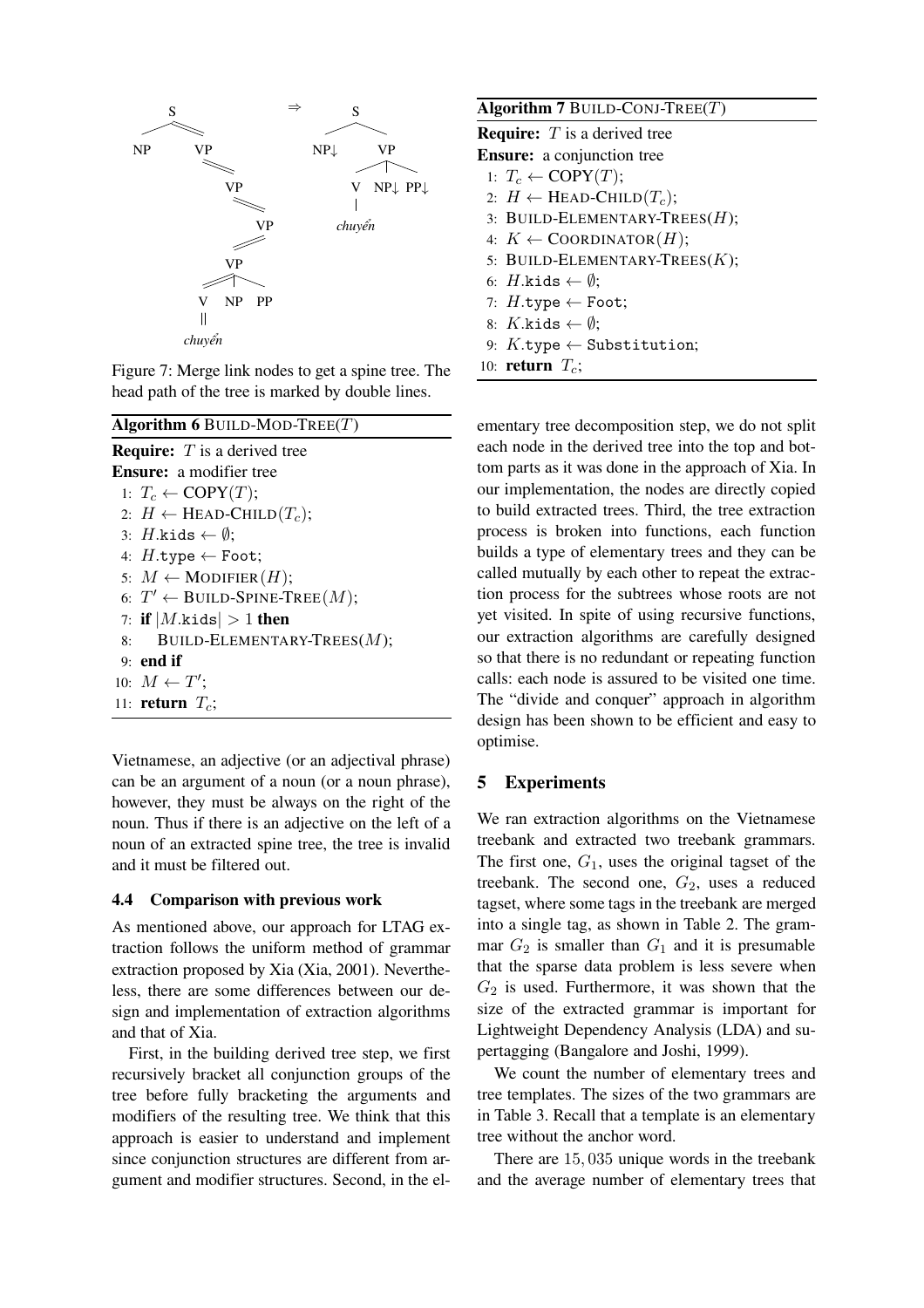| Category            | Original       | Tags in $G_2$ |
|---------------------|----------------|---------------|
|                     | tags           |               |
| noun phrases        | NP/WHNP        | NP            |
| adjective phrases   | <b>AP/WHAP</b> | AP            |
| adverbial phrases   | <b>RP/WHRP</b> | <b>RP</b>     |
| preposition phrases | PP/WHPP        | PP            |
| clauses             | S/SQ           |               |

Table 2: Some tags in the Vietnamese treebank tagset are merged into a single tag.

| <b>Type</b>       | # of trees | # of templates |
|-------------------|------------|----------------|
| G <sub>1</sub>    | 46,382     | 2,317          |
| Spine trees       | 24,973     | 1,022          |
| Modifier trees    | 21,309     | 1,223          |
| Conjunction trees | 100        | 72             |
| $G_2$             | 46,102     | 2,113          |
| Spine trees       | 24,884     | 952            |
| Modifier trees    | 21, 121    | 1,093          |
| Conjunction trees | 97         | 68             |

Table 3: Two LTAG grammars extracted from the Vietnamese treebank.

a word anchors is around 3.07. We also count the number of context-free rules of the grammars where the rules are simply read off the templates in an extracted LTAG. The extracted grammar  $G_1$ and G2 respectively has 851 and 727 context-free rules.

In order to evaluate the coverage of the Vietnamese treebank, we count the number of extracted tree templates with respect to size of the treebank. Figure 8 shows the number of templates converges very slowly as the size of the corpus grows, implying that there are many unseen templates. This experiment also implies that the size of the current Vietnamese treebank is not large enough to cover all the grammatical templates of the Vietnamese language.

We have developed a software package that implements the presented algorithms for extracting an LTAG for Vietnamese. The software is written in the Java programming language and is freely distributed under the GNU/GPL license<sup>6</sup>. The software is very efficient in term of extraction speed: it takes only 165 seconds to extract the entire grammar  $G_1$  on an ordinary personal computer. It is very easy to extend the software for use to extract LTAGs from treebanks of other languages since the language-specific information is intensionally factored out of the general frame-



Figure 8: The growth of tree templates. The  $x$  axis shows the percentage of the corpus used for extraction, the  $y$  axis shows the number of extracted templates  $(\triangle)$ , initial templates  $(o)$  and auxiliary templates  $( \diamond ).$ 

work. In order to use the software on a treebank of a language, user needs to provide the treebankspecific information for that language: a tagset, a head percolation table, and an argument table.

#### **6 Conclusions**

We have presented a system that automatically extracts LTAGs from treebanks. The system has been used to extract an LTAG for the Vietnamese language from the recently released Vietnamese treebank. The extracted Vietnamese LTAG covers the corpus, that is the corpus can be seen as a collection of derived trees for the grammar and can be used to train statistical LTAG parsers directly.

The number of templates extracted from the current Vietnamese treebank converges slowly. This implies that there are many new templates outside the corpus and the current Vietnamese treebank is not large or typical enough to cover all the grammatical templates of the Vietnamese language.

Preliminary experimental parsing results using the LLP2 LTAG parser (Crabbé et al., 2003) show a high complexity of Vietnamese parsing in term of number of parses produced. For example, a test involving 70 sentences of length 15 words or less, parsed using an extracted LTAG grammar gives an average number of parses of 49.6 for a sentence, in which 14 sentences having unique parse. In future work, we plan to evaluate and extend the coverage and performance of both the grammar and parser for Vietnamese in greater detail.

We are currently experimenting the extraction

<sup>6</sup> *http://www.loria.fr/*∼*lehong/tools/vnLExtractor.php*